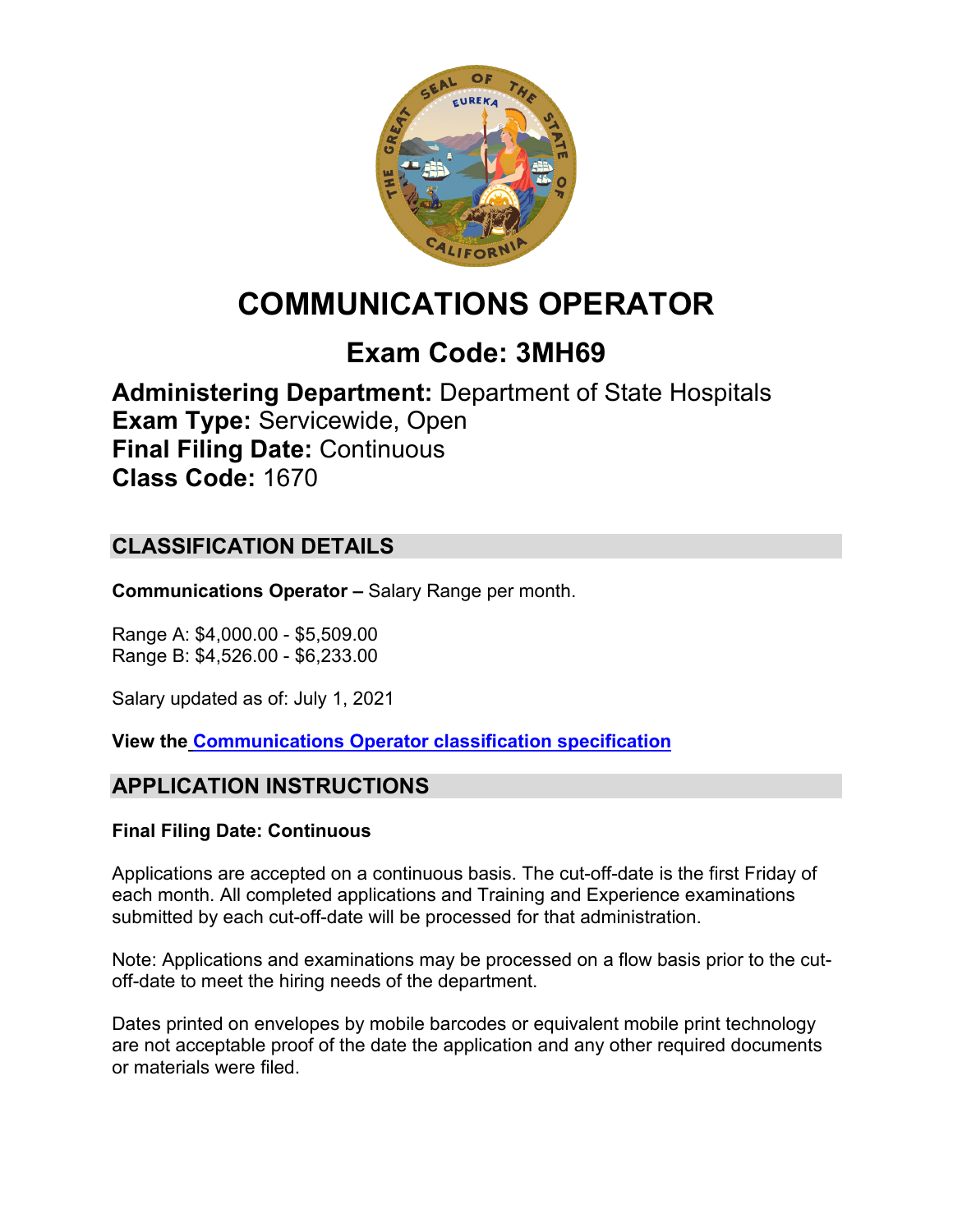#### **Who Should Apply**:

Applicants who meet the Minimum Qualifications as stated on this bulletin may apply for and take this examination. Once you have taken this examination, you may not retake it for **six (6)** months.

Unless otherwise stated on this bulletin, you must meet the Minimum Qualifications by the Final Filing Date or cut-off-date stated above.

#### **How to Apply**:

- **Step 1.** Applicants are required to submit an [Examination Application \(STD 678\),](https://jobs.ca.gov/pdf/std678.pdf) found at [www.calcareers.ca.gov,](http://www.calcareers.ca.gov/) either by mail, in person, or via email to the address listed below.
- **Step 2.** Once your application has been submitted, you must complete the **Training and Experience (T&E)** following the instructions below under, **Taking the Examination.**

**Applicants must complete Steps 1 and 2 by each cut-off date. Failure to do so will result in a delay in the examination process.**

**The preferred method to apply is by emailing your STD 678 to:**

**[CommunicationsOperator@dsh.ca.gov](mailto:CommunicationsOperator@dsh.ca.gov)**

#### **Electronic signatures are acceptable.**

Indicate the Classification on your Examination Application (STD 678).

You may apply by mail or in person to: Department of State Hospitals – Sacramento Attn: Selection Services Unit, MS-14 1215 O Street Sacramento, CA 95814

Indicate the Classification on your Examination Application (STD 678).

In person hours: Monday through Friday, 8am to 5pm (excluding State holidays)

#### **Special Testing Arrangements:**

If you require assistance or alternative testing arrangements due to a disability, please contact the testing department listed in the Contact Information section of this bulletin.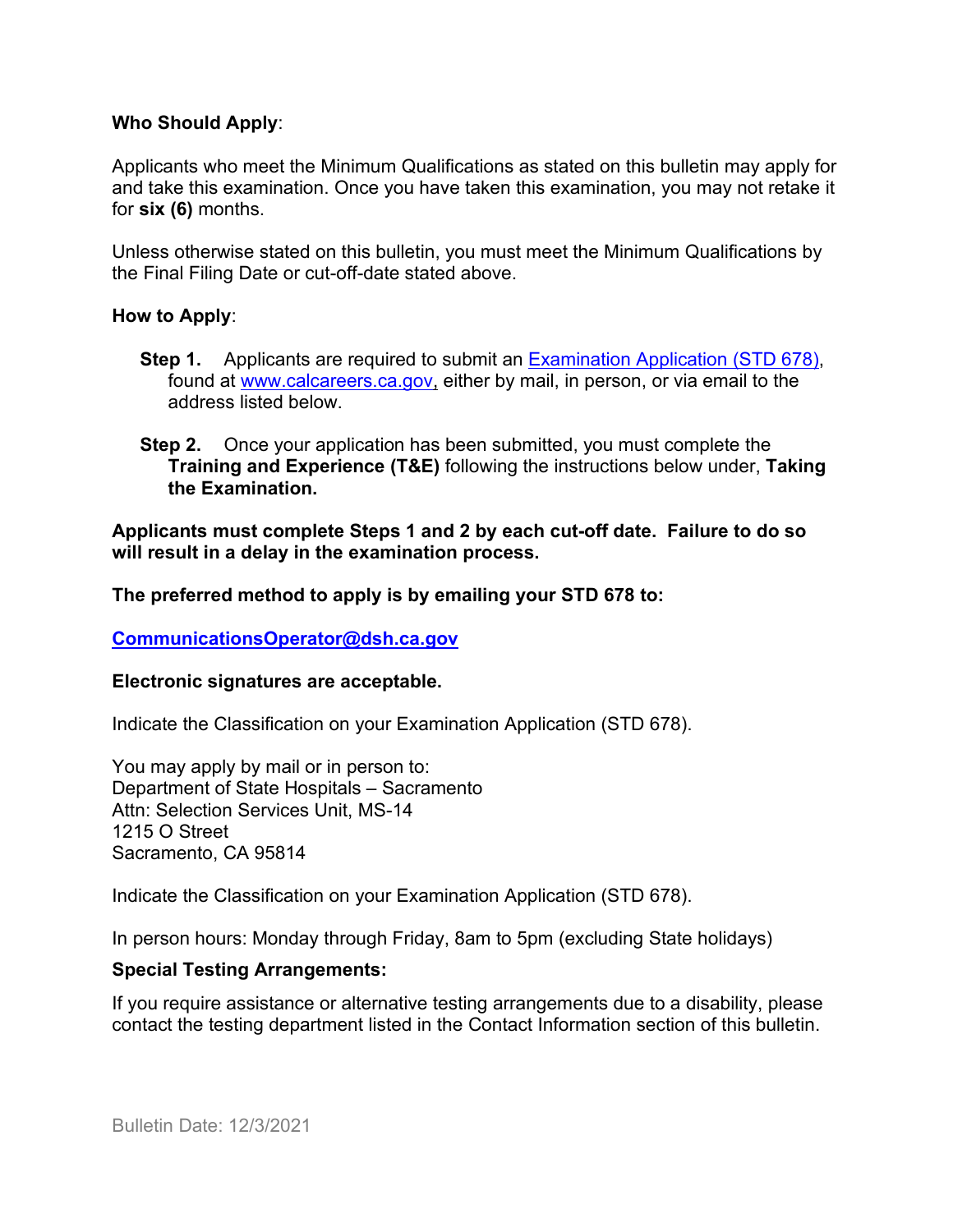# **MINIMUM QUALIFICATIONS**

All applicants must meet the education and/or experience requirements as stated on this exam bulletin to be accepted into the examination. Part-time or full-time jobs, regardless of whether paid or volunteer positions, and inside or outside California state service will count toward experience.

Education: Equivalent to completion of the 12th grade. **and**

## **Either I**

Experience: Six months of experience in the California state service performing the duties of a Dispatcher-Clerk.

## **Or II**

Experience: One year of experience in dispatching work involving the operation of radio communications equipment/systems.

## **Or III**

Experience: Two years of experience involving a substantial amount of direct and telephone contact with the public and the responsibility to perform numerous tasks simultaneously.

# **SPECIAL PERSONAL CHARACTERISTICS**

Consistently report to work with a minimum of absences; willingness to work on Saturdays, Sundays, and holidays at odd or irregular hours and night shifts; voice wellmodulated for radio transmission and clear enunciation; ability to handle stressful situations; hearing necessary to perform the duties of the position; and a satisfactory record as a law-abiding citizen.

# **SPECIAL REQUIREMENTS**

Existing law requires that a thorough background investigation shall be conducted to verify the absence of past behavior indicative of unsuitability to perform public safety dispatcher duties. The background investigation shall include a check of Department of Motor Vehicles' records, and a search of local, State, and national criminal history files to disclose any criminal record. Persons unsuccessful in the investigation cannot be appointed to the Communications Operator series.

Existing law requires that a medical examination shall be conducted to verify the absence of any medical condition which would preclude the safe and efficient performance of dispatcher duties. Persons unsuccessful in the medical exam cannot be appointed to the Communications Operator series.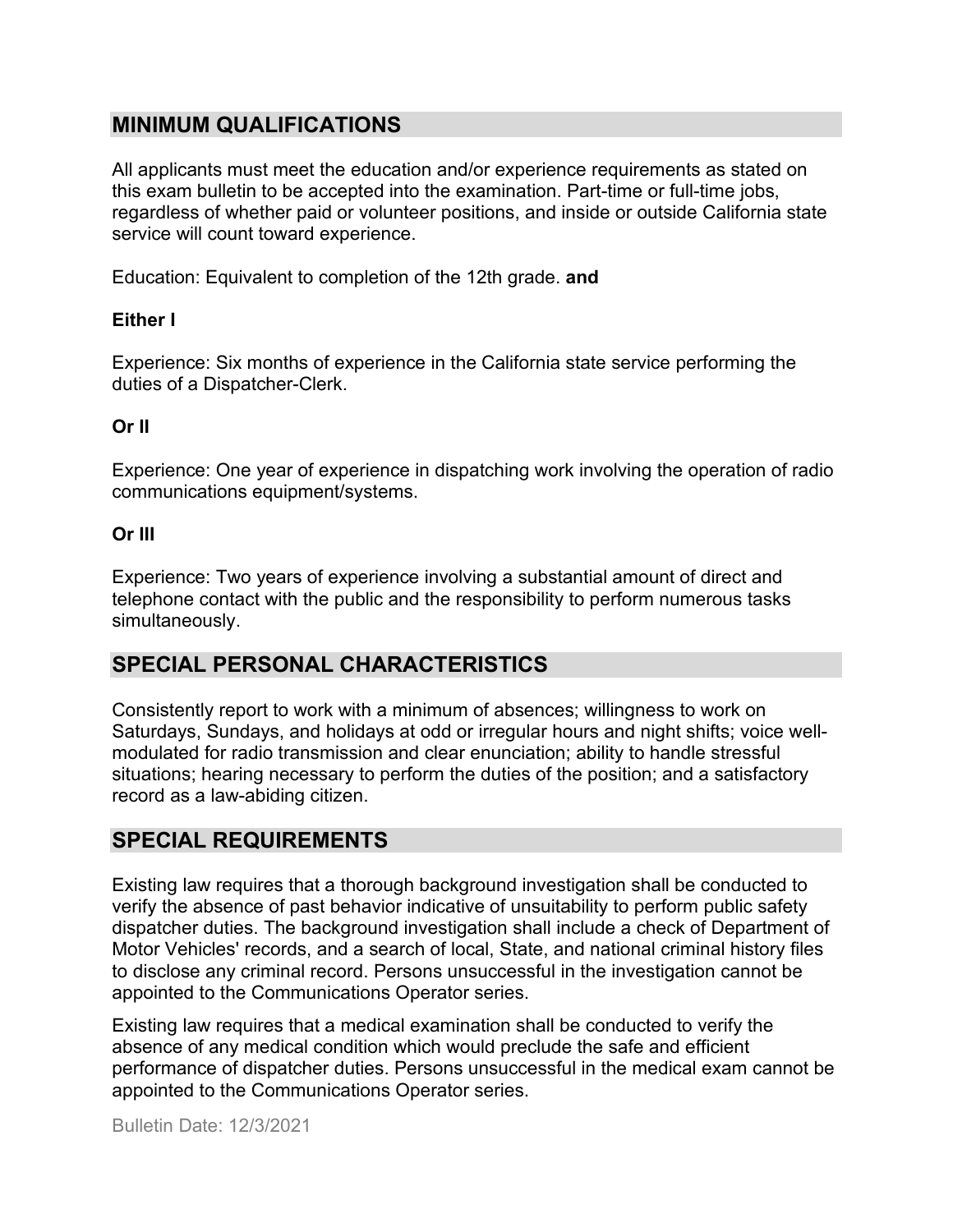Penal Code Section 13510(c) requires that State agencies participating in the P.O.S.T. program shall evaluate oral communication skills to ensure skill levels commensurate with the satisfactory performance of dispatch duties.

Penal Code Section 13510(c) requires that State agencies participating in the P.O.S.T. program shall require that the P.O.S.T. Public Safety Dispatcher's Basic Course be the minimum basic training for all public safety dispatchers in the program. The course shall be completed within 12 months of hire or assignment to dispatcher duties. Failure to successfully complete the course shall be cause for termination based on failure to meet the required conditions of employment.

# **POSITION DESCRIPTION**

This is the entry, working, and journey level for this series. Employees work under general supervision in a Communications Center.

\* Additional information regarding functions performed, complexity factors, and scope of responsibility for the Department of State Hospitals is contained in a separate document titled "Allocation Guidelines." following established policies and procedures in order to perform a variety of duties. Duties include operating multifrequency/channel radio telephone systems and computer-aided transmitting and receiving equipment to receive calls from field units, telephones, or other sources; filling out dispatch logs or typing entries into computer terminals; receiving and transmitting reports of incidents and requests for assistance; answering telephone requests for information; relaying calls for emergency services vehicles, other law enforcement agencies, or other assistance requested by field units.

At the full journey level, employees work under direction and perform all of the above and select receivers and transmitters and adjust volume controls; dispatch units or other equipment to specific points as required; provide information as requested or required by officers in the field; and act as a lead person.

# **EXAMINATION SCOPE**

This examination consists of the following components:

**Training and Experience Evaluation –** Weighted 100% of the final score. The examination will consist solely of a **Training and Experience Evaluation.** To obtain a position on the eligible list, a minimum score of 70% must be received. In addition to evaluating applicants' relative knowledge, skills, and ability, as demonstrated by quality and breadth of education and/or experience, emphasis in each exam component will be measuring competitively, relative job demands, each applicant's: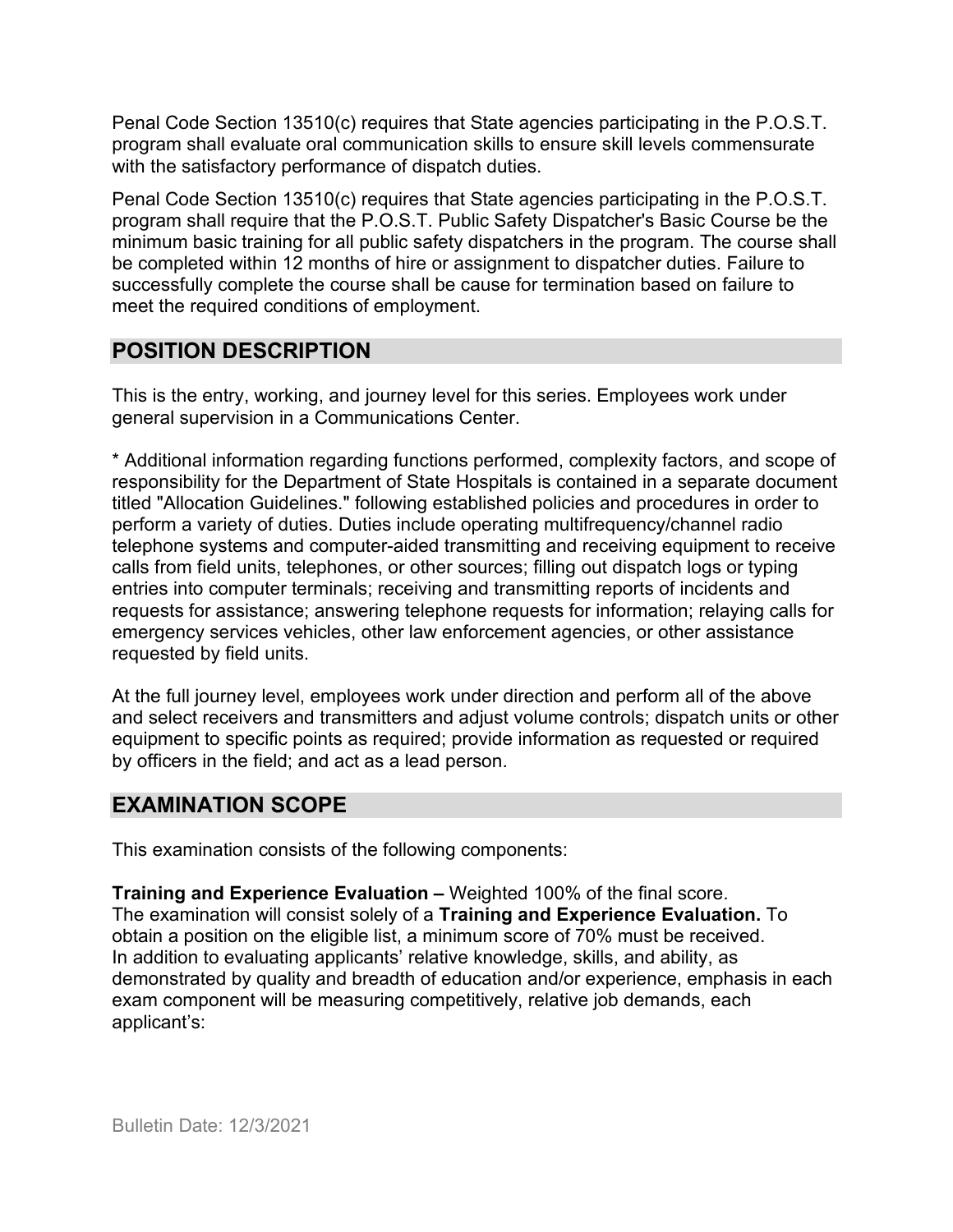### **Knowledge of:**

**1.** Alphanumeric sequences

## **Ability to:**

- 1. Work under stress and maintain composure.
- 2. Follow instructions precisely.
- 3. Listen and translate what is heard into the appropriate action.
- 4. Speak English over the telephone quickly and be easily understood.
- 5. Adapt quickly to a variety of situations.
- 6. Act in an emergency situation.
- 7. Write rapidly and legibly.
- 8. Perform several functions simultaneously.
- 9. Hear in the presence of significant background noise.
- 10.Read and comprehend at the level required for the job.
- 11.Determine officer's welfare from voice inflection.
- 12.Establish priorities and take appropriate action.
- 13.Extract critical information from incoming calls.
- 14.Recall a variety of situations and retain information.
- 15.Anticipate the officer's need for assistance.
- 16.Type.
- 17.Operate and monitor a multitude of frequencies and a variety of highly technical communication systems and equipment.

# **ELIGIBLE LIST INFORMATION**

A Servicewide, Open eligible list for the **Communications Operator** classification will be established for use by all state agencies.

The names of **successful** competitors will be merged onto the eligible list in order of final score regardless of exam date. Eligibility expires **12 months** after it is established. Applicants must then retake the examination to reestablish eligibility.

Veterans' Preference will be granted for this examination. In accordance with Government Codes 18973.1 and 18973.5, whenever any veteran, or widow or widower of a veteran achieves a passing score on an open examination, he or she shall be ranked in the top rank of the resulting eligible list.

Veterans status is verified by the California Department of Human Resources (CalHR). Information on this program and the Veterans' Preference Application (Std. form 1093) is available online at the following website:

<https://www.jobs.ca.gov/CalHRPublic/Landing/Jobs/VeteransInformation.aspx>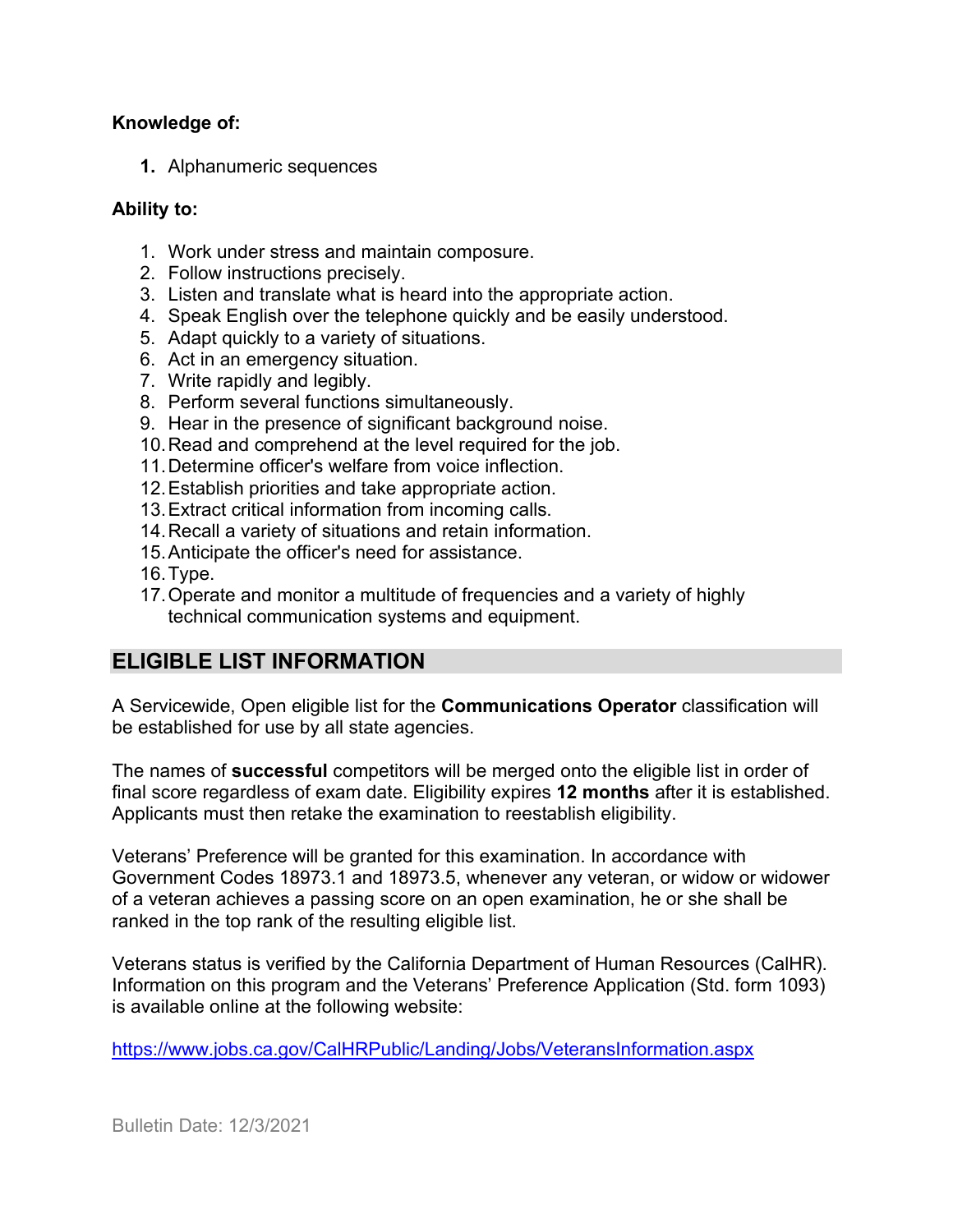Additional information on veteran benefits is available at the Department of Veterans Affairs.

Career credits are not granted for examinations administered on an Open or Promotional basis.

# **PREPARING FOR THE EXAMINATION**

Here is a list of suggested resources to have available prior to taking the exam.

- 1. **Employment History:** Employment dates, job titles, organization names and addresses, names of supervisors or persons who can verify your job responsibilities, and phone numbers of persons listed above.
- 2. **Education:** School names and addresses, degrees earned, dates attended, courses taken (verifiable on a transcript), persons or office who can verify education, and phone numbers of persons or offices listed above.
- 3. **Training:** Class titles, certifications received, names of persons who can verify your training, and phone numbers of persons listed above.

# **TAKING THE EXAMINATION**

**Step 1. Submit your STD 678 (email preferred: [CommunicationsOperator@dsh.ca.gov\)](mailto:CommunicationsOperator@dsh.ca.gov)** 

**Step 2. [Click on this link to take the Communications Operator examination.](https://www.surveymonkey.com/r/YPMM6MM)**

**Applicants must complete Steps 1 and 2 by each cut-off date. Failure to do so will result in a delay in the examination process.**

## **TESTING DEPARTMENTS**

Department of State Hospitals

# **CONTACT INFORMATION**

Questions relating to this exam should be directed to:

Department of State Hospitals Selection Services Unit Monday through Friday, 8am to 5pm (excluding State Holidays) Phone: 916-651-8832 Email: **[CommunicationsOperator@dsh.ca.gov](mailto:CommunicationsOperator@dsh.ca.gov)**

Bulletin Date: 12/3/2021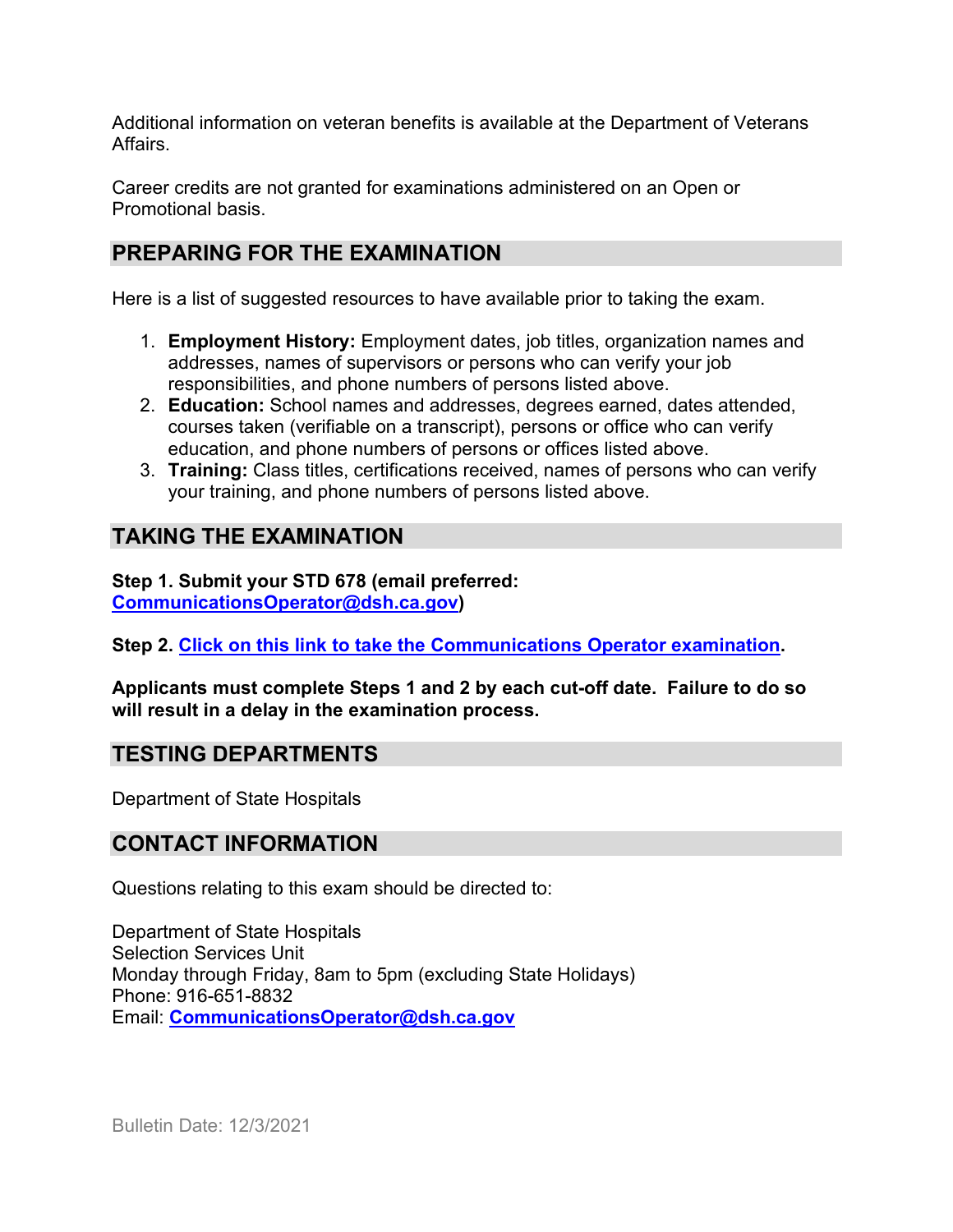California Relay Service: 1-800-735-2929 (TTY), 1-800-735-2922 (Voice). TTY is a Telecommunications Device for the Deaf, and is reachable only from phones equipped with a TTY Device.

# **EQUAL OPPORTUNITY EMPLOYER**

The State of California is an equal opportunity employer to all, regardless of age, ancestry, color, disability (mental and physical), exercising the right of family care and medical leave, gender, gender expression, gender identity, genetic information, marital status, medical condition, military or veteran status, national origin, political affiliation, race, religious creed, sex (includes pregnancy, childbirth, breastfeeding, and related medical conditions), and sexual orientation.

## **DRUG-FREE STATEMENT**

It is an objective of the State of California to achieve a drug-free State work place. Any applicant for State employment will be expected to behave in accordance with this objective, because the use of illegal drugs is inconsistent with the law of the State, the rules governing civil service, and the special trust placed in public servants.

# **GENERAL INFORMATION**

Examination and/or Employment Application (STD 678) forms are available at the California Department of Human Resources, local offices of the Employment Development Department, and through your CalCareer Account at the following website:

### **http://www.CalCareers.ca.gov/**

If you meet the requirements stated on this examination bulletin, you may take this examination, which is competitive. Possession of the entrance requirements does not assure a place on the eligible list. Your performance in the examination described in this bulletin will be rated against a predetermined job-related rating, and all applicants who pass will be ranked according to their score.

The Department of State Hospitals reserves the right to revise the examination plan to better meet the needs of the service, if the circumstances under which this examination was planned change. This examination may be canceled by the Department of State Hospitals at any time prior to the establishment of the employment list. Such revision or cancelation will be in accordance with civil service laws and rules and all applicants will be notified.

General Qualifications: Applicants must possess essential personal qualifications including integrity, initiative, dependability, good judgement, the ability to work cooperatively with others, and a state of health consistent with the ability to perform the